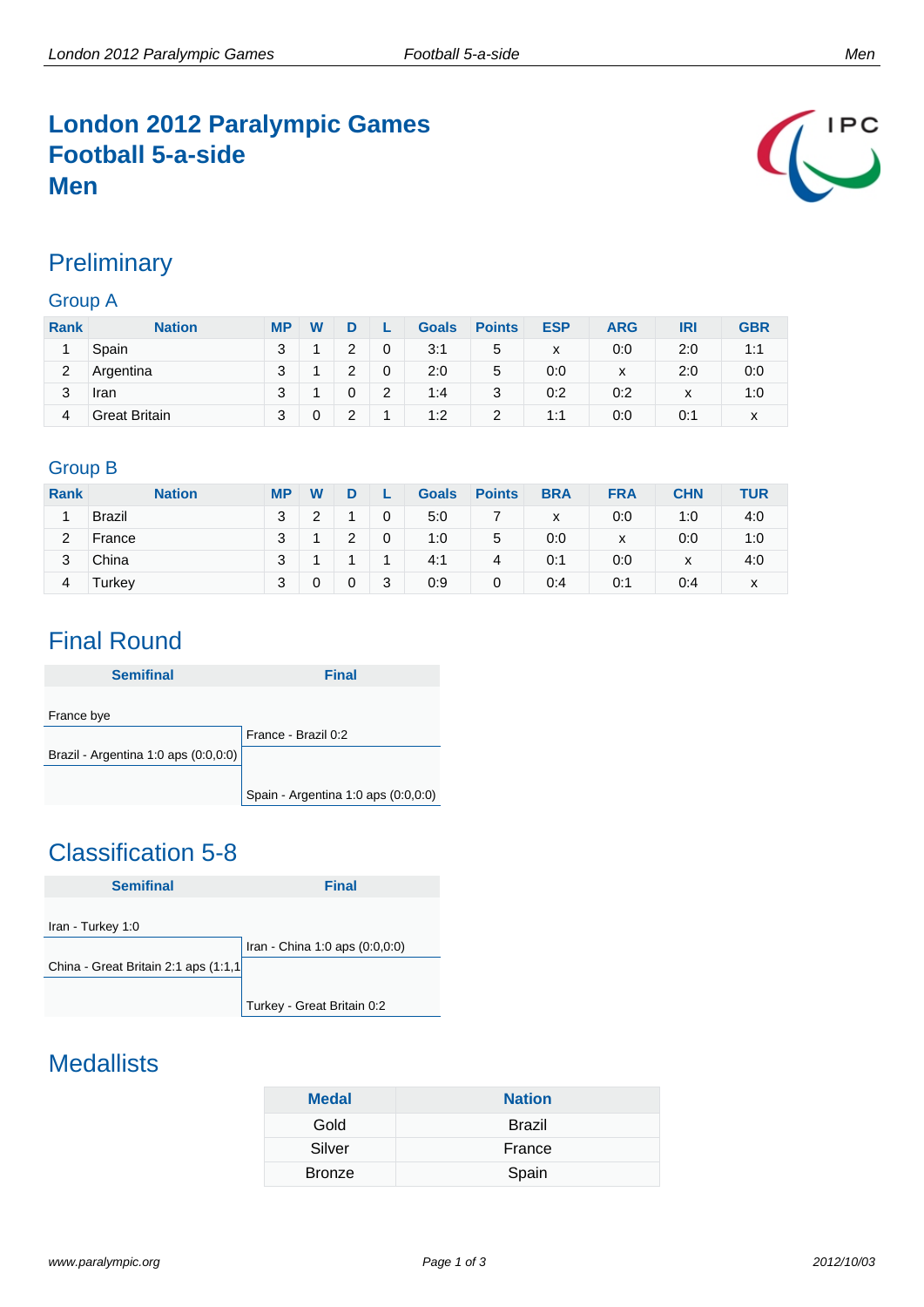# Entry List

| <b>Nation</b>       | <b>Athletes</b>                                                                                                                                                                                                                                                                                  |
|---------------------|--------------------------------------------------------------------------------------------------------------------------------------------------------------------------------------------------------------------------------------------------------------------------------------------------|
| ARG - Argentina     | Lencina, Dario<br>Consoni, Guido<br>Panizza, Marcelo<br>Peralta, David<br>Sacayan, Luis<br>Rodriguez, Lucas<br>Velo, Silvio<br>Padilla, Froilan<br>Acardi, Federico<br>Deldo, Angel                                                                                                              |
| <b>BRA - Brazil</b> | Dantas da Silva, Daniel<br>Steinmetz Alves, Ricardo<br>da Silva, Severino Gabriel<br>Alves Mendes, Raimundo Nonato<br>da Conceicao Goncalves, Jeferson<br>Alves Felipe, Marcos Jose<br>Lopes dos Reis, Cassio<br>da Paixao Barros, Gledson<br>de Carvalho, Emerson<br>Ribeiro Vasconcelos, Fabio |
| CHN - China         | Wang, Zhoubin<br>Zheng, Wenfa<br>Wang, Yafeng<br>Niu, Lei<br>Zhang, Lijing<br>Lin, Dongdong<br>Li, Xiaoqiang<br>Chen, Shanyong<br>Gao, Kai<br>Xu, Huachu                                                                                                                                         |
| ESP - Spain         | Martin Gaitan, Antonio<br>El Haddaoui Rabii, Youssef<br>Rosado Carrasco, Marcelo<br>Diaz Ortin, Raul<br>Cuadrado Freire, Alfredo<br>Lopez Ramirez, Jose<br>Acosta Rodriguez, Adolfo<br>Munoz Perez, Francisco<br>Giera Tejuelo, Jose Luis<br>Gonzalez Alcaraz, Alvaro                            |
| FRA - France        | Ayax, Arnaud<br>Villeroux, Frederic<br>Wouandji Kepmegni, Yvan<br>Jannas, Frederic<br>Labarre, David<br>Maya, Abderrahim<br>Baron, Martin<br>Arezki, Hakim<br>Riviere, Gael<br>Grangier, Jonathan                                                                                                |